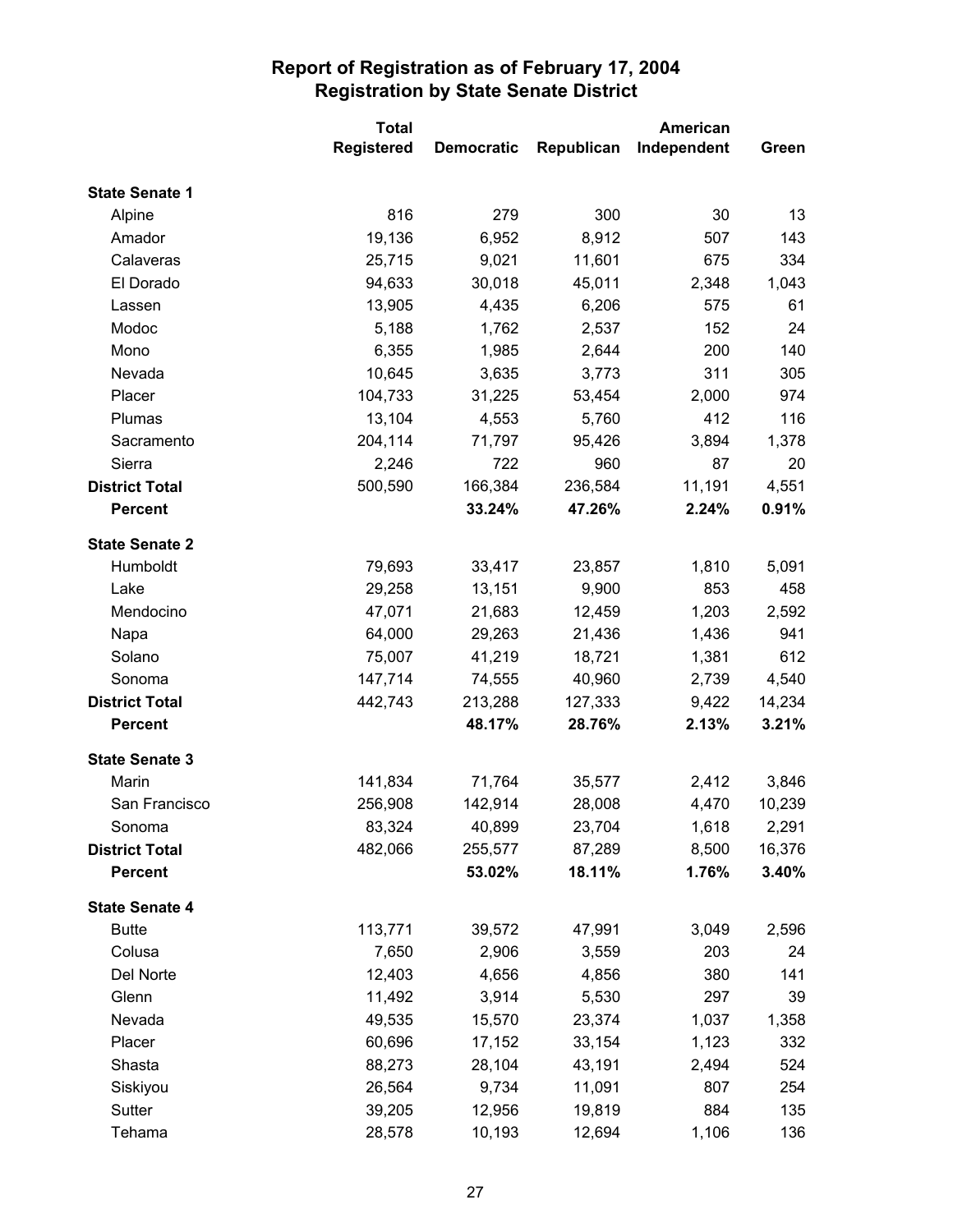|                       |             | Peace and          |                | <b>Declined to</b>   |              |
|-----------------------|-------------|--------------------|----------------|----------------------|--------------|
|                       | Libertarian | <b>Natural Law</b> | Freedom        | <b>Miscellaneous</b> | <b>State</b> |
| <b>State Senate 1</b> |             |                    |                |                      |              |
| Alpine                | 6           | $\pmb{0}$          | $\mathfrak{B}$ | $\sqrt{5}$           | 180          |
| Amador                | 127         | 14                 | 40             | 224                  | 2,217        |
| Calaveras             | 341         | 24                 | 73             | 113                  | 3,533        |
| El Dorado             | 674         | 76                 | 287            | 703                  | 14,473       |
| Lassen                | 91          | 15                 | 26             | 68                   | 2,428        |
| Modoc                 | 35          | 4                  | 5              | 13                   | 656          |
| Mono                  | 67          | 4                  | 17             | $\mathbf 0$          | 1,298        |
| Nevada                | 131         | 13                 | 23             | 19                   | 2,435        |
| Placer                | 689         | 60                 | 184            | 348                  | 15,799       |
| Plumas                | 87          | 13                 | 36             | $\pmb{0}$            | 2,127        |
| Sacramento            | 987         | 128                | 653            | 624                  | 29,227       |
| Sierra                | 29          | 1                  | 8              | 27                   | 392          |
| <b>District Total</b> | 3,264       | 352                | 1,355          | 2,144                | 74,765       |
| <b>Percent</b>        | 0.65%       | 0.07%              | 0.27%          | 0.43%                | 14.94%       |
| <b>State Senate 2</b> |             |                    |                |                      |              |
| Humboldt              | 740         | 140                | 316            | 289                  | 14,033       |
| Lake                  | 198         | 27                 | 99             | 110                  | 4,462        |
| Mendocino             | 379         | 57                 | 285            | 313                  | 8,100        |
| Napa                  | 410         | 65                 | 134            | 586                  | 9,729        |
| Solano                | 331         | 84                 | 242            | 459                  | 11,958       |
| Sonoma                | 1,027       | 158                | 488            | 964                  | 22,283       |
| <b>District Total</b> | 3,085       | 531                | 1,564          | 2,721                | 70,565       |
| <b>Percent</b>        | 0.70%       | 0.12%              | 0.35%          | 0.61%                | 15.94%       |
| <b>State Senate 3</b> |             |                    |                |                      |              |
| Marin                 | 781         | 161                | 358            | 535                  | 26,400       |
| San Francisco         | 1,725       | 528                | 1,453          | 641                  | 66,930       |
| Sonoma                | 536         | 79                 | 227            | 602                  | 13,368       |
| <b>District Total</b> | 3,042       | 768                | 2,038          | 1,778                | 106,698      |
| <b>Percent</b>        | 0.63%       | 0.16%              | 0.42%          | 0.37%                | 22.13%       |
| <b>State Senate 4</b> |             |                    |                |                      |              |
| <b>Butte</b>          | 817         | 102                | 606            | 815                  | 18,223       |
| Colusa                | 33          | $\mathsf 3$        | 20             | 16                   | 886          |
| Del Norte             | 91          | 9                  | 43             | 101                  | 2,126        |
| Glenn                 | 42          | $\boldsymbol{9}$   | 44             | 32                   | 1,585        |
| Nevada                | 388         | 37                 | 91             | 275                  | 7,405        |
| Placer                | 346         | 25                 | 81             | 171                  | 8,312        |
| Shasta                | 617         | 60                 | 197            | 266                  | 12,820       |
| Siskiyou              | 295         | 96                 | 72             | 40                   | 4,175        |
| Sutter                | 186         | 17                 | 136            | 1,347                | 3,725        |
| Tehama                | 213         | 17                 | 86             | 184                  | 3,949        |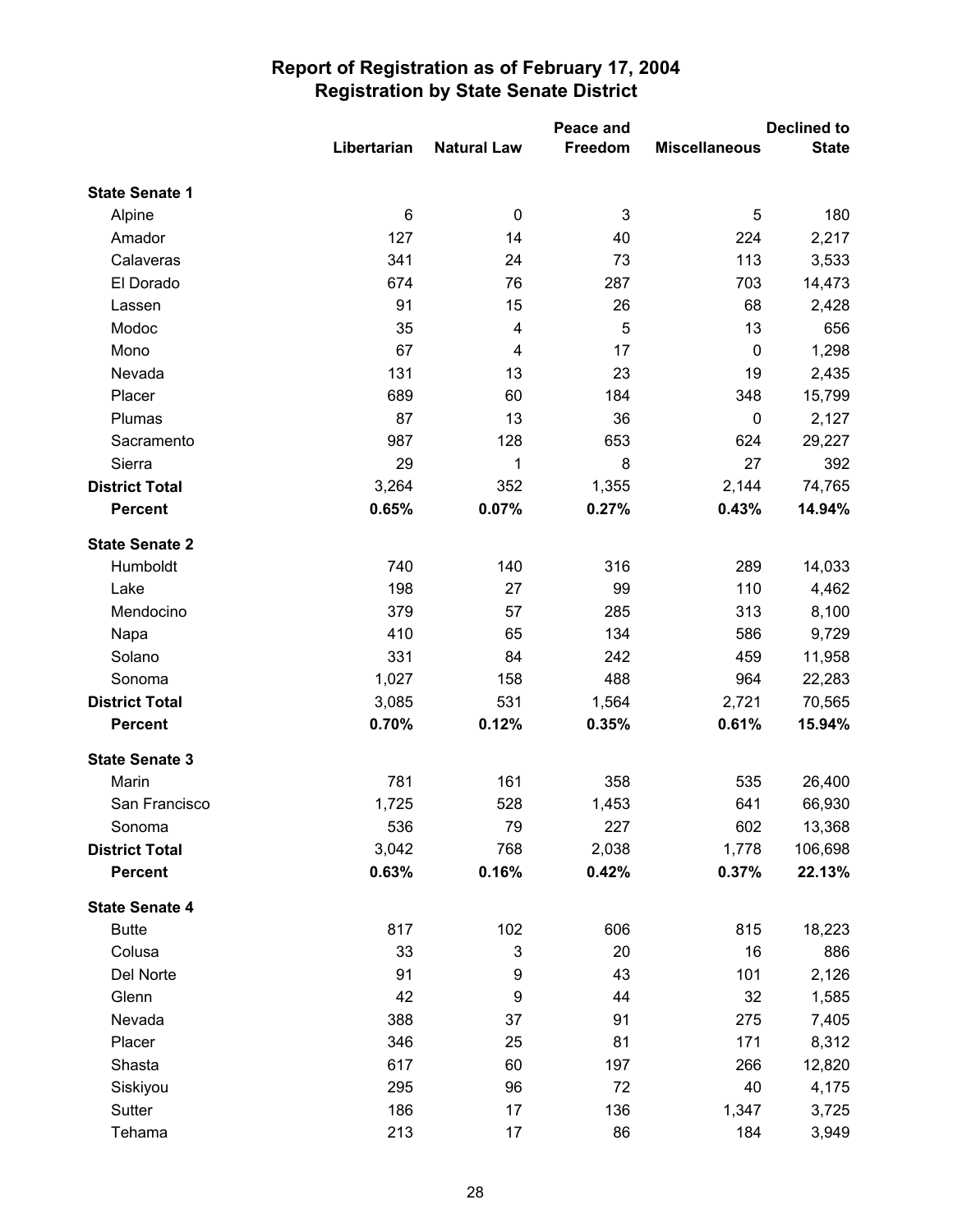|                        | <b>Total</b><br><b>American</b> |                   |            |             |        |
|------------------------|---------------------------------|-------------------|------------|-------------|--------|
|                        | <b>Registered</b>               | <b>Democratic</b> | Republican | Independent | Green  |
| <b>Trinity</b>         | 7,586                           | 2,819             | 3,125      | 250         | 125    |
| Yuba                   | 26,006                          | 9,297             | 11,368     | 921         | 178    |
| <b>District Total</b>  | 471,759                         | 156,873           | 219,752    | 12,551      | 5,842  |
| <b>Percent</b>         |                                 | 33.25%            | 46.58%     | 2.66%       | 1.24%  |
| <b>State Senate 5</b>  |                                 |                   |            |             |        |
| Sacramento             | 19,752                          | 8,495             | 7,351      | 377         | 85     |
| San Joaquin            | 179,616                         | 82,261            | 73,943     | 2,577       | 686    |
| Solano                 | 96,536                          | 42,347            | 33,543     | 2,134       | 497    |
| Yolo                   | 81,960                          | 38,428            | 24,322     | 1,637       | 1,815  |
| <b>District Total</b>  | 377,864                         | 171,531           | 139,159    | 6,725       | 3,083  |
| <b>Percent</b>         |                                 | 45.39%            | 36.83%     | 1.78%       | 0.82%  |
| <b>State Senate 6</b>  |                                 |                   |            |             |        |
| Sacramento             | 369,678                         | 176,974           | 111,831    | 8,410       | 4,353  |
| <b>District Total</b>  | 369,678                         | 176,974           | 111,831    | 8,410       | 4,353  |
| <b>Percent</b>         |                                 | 47.87%            | 30.25%     | 2.27%       | 1.18%  |
| <b>State Senate 7</b>  |                                 |                   |            |             |        |
| Contra Costa           | 424,251                         | 198,945           | 141,768    | 7,230       | 3,950  |
| <b>District Total</b>  | 424,251                         | 198,945           | 141,768    | 7,230       | 3,950  |
| <b>Percent</b>         |                                 | 46.89%            | 33.42%     | 1.70%       | 0.93%  |
| <b>State Senate 8</b>  |                                 |                   |            |             |        |
| San Francisco          | 192,040                         | 100,498           | 27,235     | 3,082       | 4,800  |
| San Mateo              | 233,347                         | 117,737           | 58,395     | 4,334       | 2,663  |
| <b>District Total</b>  | 425,387                         | 218,235           | 85,630     | 7,416       | 7,463  |
| <b>Percent</b>         |                                 | 51.30%            | 20.13%     | 1.74%       | 1.75%  |
| <b>State Senate 9</b>  |                                 |                   |            |             |        |
| Alameda                | 394,361                         | 229,386           | 59,714     | 5,630       | 13,127 |
| Contra Costa           | 28,785                          | 20,560            | 2,567      | 410         | 533    |
| <b>District Total</b>  | 423,146                         | 249,946           | 62,281     | 6,040       | 13,660 |
| <b>Percent</b>         |                                 | 59.07%            | 14.72%     | 1.43%       | 3.23%  |
| <b>State Senate 10</b> |                                 |                   |            |             |        |
| Alameda                | 284,784                         | 145,799           | 69,081     | 5,115       | 2,106  |
| Santa Clara            | 59,615                          | 25,249            | 15,513     | 1,185       | 342    |
| <b>District Total</b>  | 344,399                         | 171,048           | 84,594     | 6,300       | 2,448  |
| <b>Percent</b>         |                                 | 49.67%            | 24.56%     | 1.83%       | 0.71%  |
| <b>State Senate 11</b> |                                 |                   |            |             |        |
| San Mateo              | 96,832                          | 46,802            | 27,265     | 1,676       | 1,304  |
| Santa Clara            | 274,960                         | 122,466           | 83,577     | 4,878       | 2,792  |
| Santa Cruz             | 80,950                          | 43,050            | 14,625     | 1,375       | 4,648  |
| <b>District Total</b>  | 452,742                         | 212,318           | 125,467    | 7,929       | 8,744  |
| <b>Percent</b>         |                                 | 46.90%            | 27.71%     | 1.75%       | 1.93%  |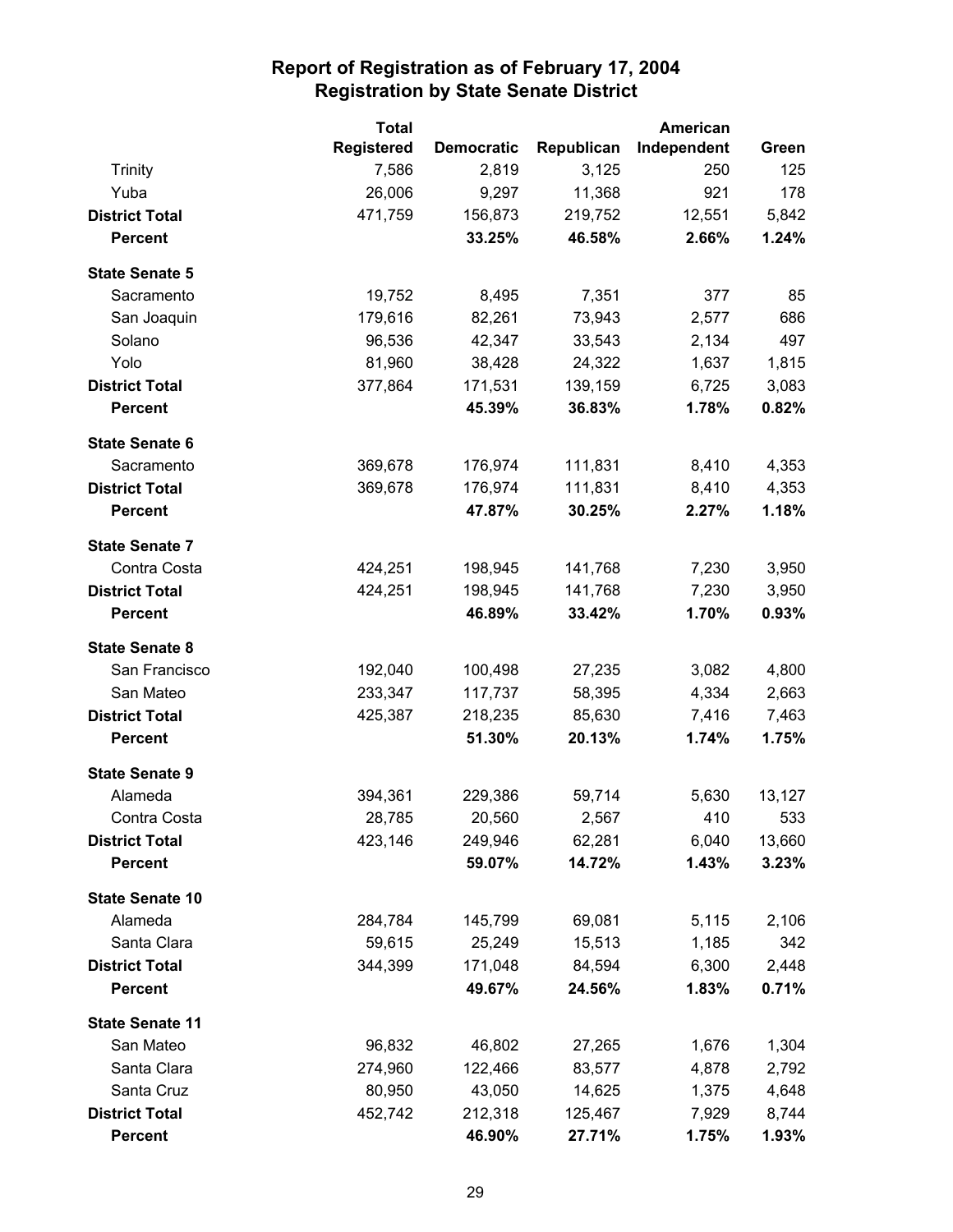|                        |             |                    | Peace and |                      | <b>Declined to</b> |
|------------------------|-------------|--------------------|-----------|----------------------|--------------------|
|                        | Libertarian | <b>Natural Law</b> | Freedom   | <b>Miscellaneous</b> | <b>State</b>       |
| Trinity                | 79          | 13                 | 29        | 92                   | 1,054              |
| Yuba                   | 159         | 16                 | 94        | 23                   | 3,950              |
| <b>District Total</b>  | 3,266       | 404                | 1,499     | 3,362                | 68,210             |
| <b>Percent</b>         | 0.69%       | 0.09%              | 0.32%     | 0.71%                | 14.46%             |
| <b>State Senate 5</b>  |             |                    |           |                      |                    |
| Sacramento             | 69          | 15                 | 83        | 39                   | 3,238              |
| San Joaquin            | 558         | 117                | 1,444     | 1,267                | 16,763             |
| Solano                 | 453         | 54                 | 220       | 573                  | 16,715             |
| Yolo                   | 384         | 83                 | 436       | 670                  | 14,185             |
| <b>District Total</b>  | 1,464       | 269                | 2,183     | 2,549                | 50,901             |
| <b>Percent</b>         | 0.39%       | 0.07%              | 0.58%     | 0.67%                | 13.47%             |
| <b>State Senate 6</b>  |             |                    |           |                      |                    |
| Sacramento             | 1,925       | 485                | 3,982     | 1,431                | 60,287             |
| <b>District Total</b>  | 1,925       | 485                | 3,982     | 1,431                | 60,287             |
| <b>Percent</b>         | 0.52%       | 0.13%              | 1.08%     | 0.39%                | 16.31%             |
| <b>State Senate 7</b>  |             |                    |           |                      |                    |
| Contra Costa           | 2,044       | 505                | 1,011     | 3,380                | 65,418             |
| <b>District Total</b>  | 2,044       | 505                | 1,011     | 3,380                | 65,418             |
| <b>Percent</b>         | 0.48%       | 0.12%              | 0.24%     | 0.80%                | 15.42%             |
| <b>State Senate 8</b>  |             |                    |           |                      |                    |
| San Francisco          | 940         | 381                | 793       | 376                  | 53,935             |
| San Mateo              | 1,096       | 367                | 635       | 720                  | 47,400             |
| <b>District Total</b>  | 2,036       | 748                | 1,428     | 1,096                | 101,335            |
| <b>Percent</b>         | 0.48%       | 0.18%              | 0.34%     | 0.26%                | 23.82%             |
| <b>State Senate 9</b>  |             |                    |           |                      |                    |
| Alameda                | 1,965       | 1,434              | 2,905     | 3,256                | 76,944             |
| Contra Costa           | 97          | 143                | 176       | 160                  | 4,139              |
| <b>District Total</b>  | 2,062       | 1,577              | 3,081     | 3,416                | 81,083             |
| <b>Percent</b>         | 0.49%       | 0.37%              | 0.73%     | 0.81%                | 19.16%             |
| <b>State Senate 10</b> |             |                    |           |                      |                    |
| Alameda                | 1,402       | 448                | 908       | 2,460                | 57,465             |
| Santa Clara            | 367         | 76                 | 233       | 280                  | 16,370             |
| <b>District Total</b>  | 1,769       | 524                | 1,141     | 2,740                | 73,835             |
| <b>Percent</b>         | 0.51%       | 0.15%              | 0.33%     | 0.80%                | 21.44%             |
| <b>State Senate 11</b> |             |                    |           |                      |                    |
| San Mateo              | 618         | 113                | 312       | 324                  | 18,418             |
| Santa Clara            | 2,006       | 306                | 751       | 927                  | 57,257             |
| Santa Cruz             | 872         | 127                | 379       | 727                  | 15,147             |
| <b>District Total</b>  | 3,496       | 546                | 1,442     | 1,978                | 90,822             |
| <b>Percent</b>         | 0.77%       | 0.12%              | 0.32%     | 0.44%                | 20.06%             |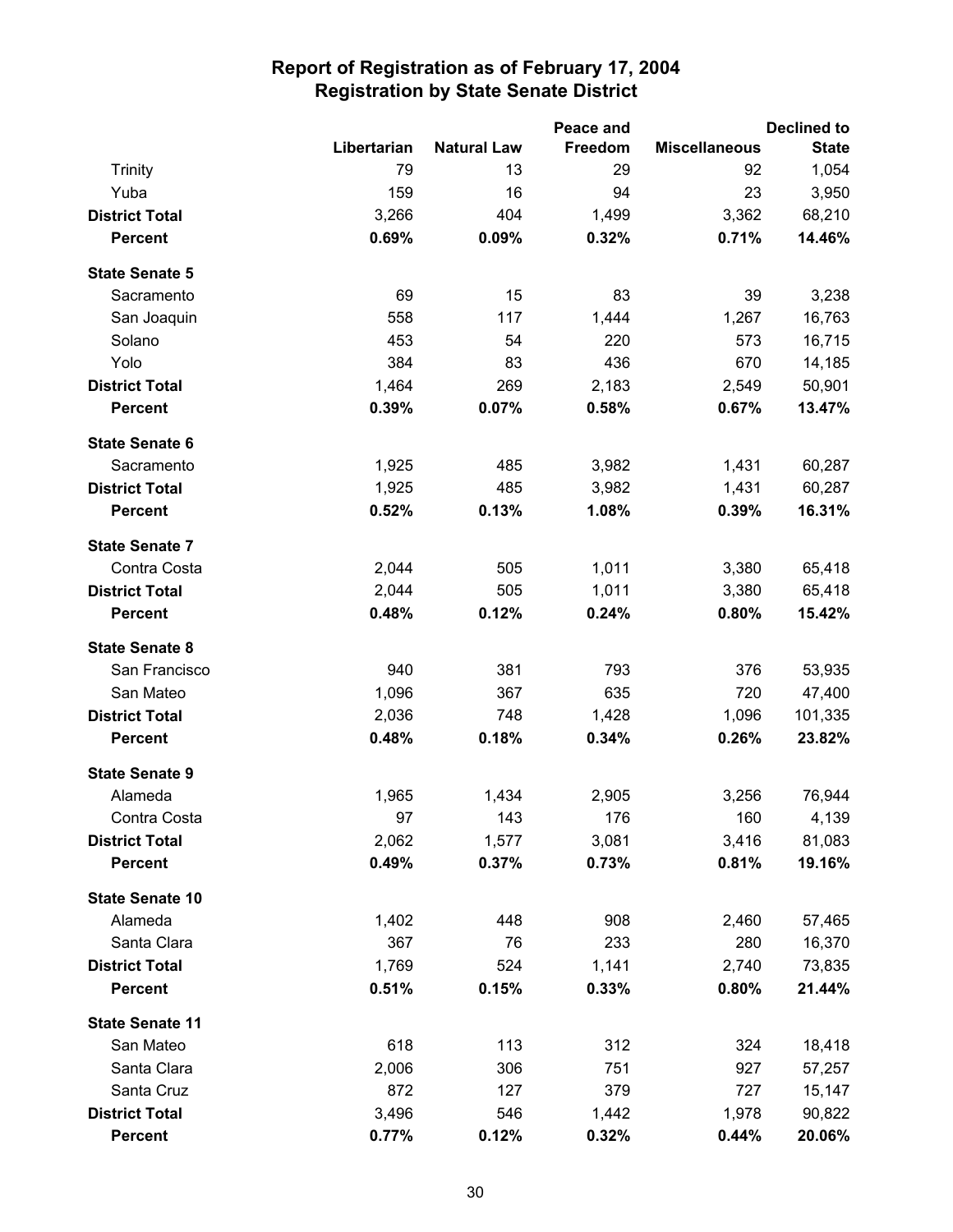|                        | <b>Total</b>      |                   | <b>American</b> |             |       |
|------------------------|-------------------|-------------------|-----------------|-------------|-------|
|                        | <b>Registered</b> | <b>Democratic</b> | Republican      | Independent | Green |
| <b>State Senate 12</b> |                   |                   |                 |             |       |
| Madera                 | 17,466            | 7,883             | 7,286           | 305         | 48    |
| Merced                 | 90,867            | 42,196            | 38,290          | 1,506       | 307   |
| Monterey               | 61,782            | 33,934            | 18,045          | 1,018       | 234   |
| San Benito             | 26,007            | 11,697            | 8,965           | 588         | 214   |
| Stanislaus             | 133,085           | 60,790            | 53,926          | 2,401       | 528   |
| <b>District Total</b>  | 329,207           | 156,500           | 126,512         | 5,818       | 1,331 |
| <b>Percent</b>         |                   | 47.54%            | 38.43%          | 1.77%       | 0.40% |
| <b>State Senate 13</b> |                   |                   |                 |             |       |
| Santa Clara            | 334,855           | 164,182           | 80,424          | 6,710       | 3,234 |
| <b>District Total</b>  | 334,855           | 164,182           | 80,424          | 6,710       | 3,234 |
| <b>Percent</b>         |                   | 49.03%            | 24.02%          | 2.00%       | 0.97% |
| <b>State Senate 14</b> |                   |                   |                 |             |       |
| Fresno                 | 221,795           | 76,013            | 115,344         | 3,785       | 1,278 |
| Madera                 | 27,518            | 8,117             | 15,343          | 583         | 179   |
| Mariposa               | 10,611            | 3,482             | 5,090           | 292         | 148   |
| San Joaquin            | 69,170            | 22,140            | 38,116          | 1,249       | 249   |
| Stanislaus             | 69,174            | 25,689            | 33,443          | 1,252       | 215   |
| Tuolumne               | 30,999            | 11,782            | 13,632          | 835         | 298   |
| <b>District Total</b>  | 429,267           | 147,223           | 220,968         | 7,996       | 2,367 |
| <b>Percent</b>         |                   | 34.30%            | 51.48%          | 1.86%       | 0.55% |
| <b>State Senate 15</b> |                   |                   |                 |             |       |
| Monterey               | 87,276            | 36,748            | 31,620          | 1,839       | 1,244 |
| San Luis Obispo        | 139,830           | 47,801            | 61,191          | 3,239       | 2,476 |
| Santa Barbara          | 39,992            | 14,967            | 17,609          | 838         | 179   |
| Santa Clara            | 114,460           | 42,122            | 46,204          | 1,894       | 780   |
| Santa Cruz             | 51,357            | 25,122            | 14,991          | 827         | 1,106 |
| <b>District Total</b>  | 432,915           | 166,760           | 171,615         | 8,637       | 5,785 |
| <b>Percent</b>         |                   | 38.52%            | 39.64%          | 2.00%       | 1.34% |
| <b>State Senate 16</b> |                   |                   |                 |             |       |
| Fresno                 | 114,114           | 57,351            | 42,372          | 1,811       | 566   |
| Kern                   | 60,417            | 34,433            | 18,390          | 1,235       | 92    |
| Kings                  | 45,734            | 17,744            | 21,791          | 909         | 104   |
| Tulare                 | 25,399            | 11,364            | 10,354          | 474         | 50    |
| <b>District Total</b>  | 245,664           | 120,892           | 92,907          | 4,429       | 812   |
| <b>Percent</b>         |                   | 49.21%            | 37.82%          | 1.80%       | 0.33% |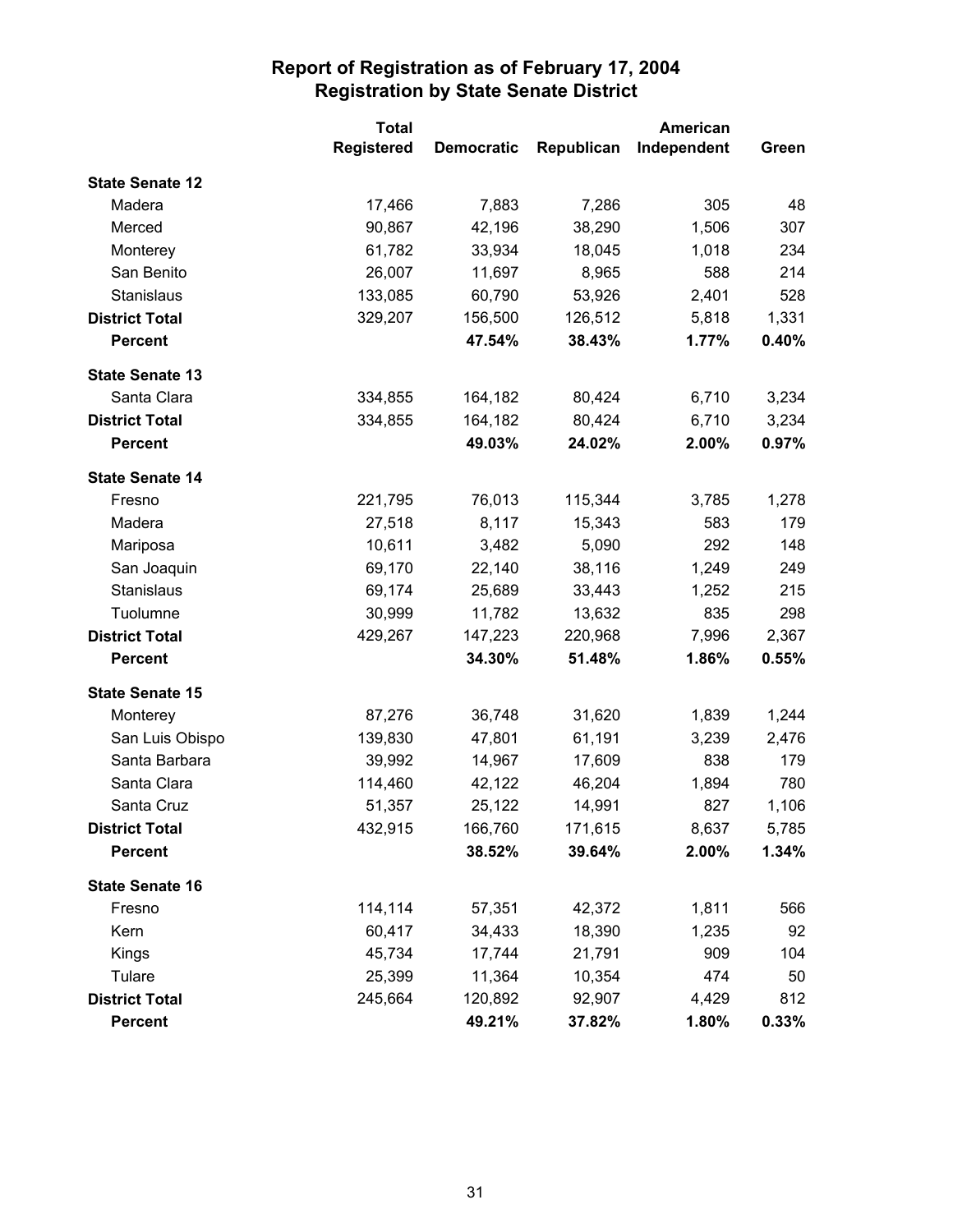|                        |             | Peace and          |         | <b>Declined to</b>   |              |
|------------------------|-------------|--------------------|---------|----------------------|--------------|
|                        | Libertarian | <b>Natural Law</b> | Freedom | <b>Miscellaneous</b> | <b>State</b> |
| <b>State Senate 12</b> |             |                    |         |                      |              |
| Madera                 | 37          | 19                 | 24      | 67                   | 1,797        |
| Merced                 | 245         | 45                 | 149     | 140                  | 7,989        |
| Monterey               | 203         | 66                 | 175     | 149                  | 7,958        |
| San Benito             | 166         | 19                 | 69      | 135                  | 4,154        |
| Stanislaus             | 496         | 88                 | 972     | 1,123                | 12,761       |
| <b>District Total</b>  | 1,147       | 237                | 1,389   | 1,614                | 34,659       |
| <b>Percent</b>         | 0.35%       | 0.07%              | 0.42%   | 0.49%                | 10.53%       |
| <b>State Senate 13</b> |             |                    |         |                      |              |
| Santa Clara            | 2,446       | 435                | 1,466   | 1,235                | 74,723       |
| <b>District Total</b>  | 2,446       | 435                | 1,466   | 1,235                | 74,723       |
| <b>Percent</b>         | 0.73%       | 0.13%              | 0.44%   | 0.37%                | 22.32%       |
| <b>State Senate 14</b> |             |                    |         |                      |              |
| Fresno                 | 866         | 151                | 273     | 431                  | 23,654       |
| Madera                 | 169         | 18                 | 25      | 141                  | 2,943        |
| Mariposa               | 74          | 8                  | 28      | 180                  | 1,309        |
| San Joaquin            | 299         | 25                 | 256     | 549                  | 6,287        |
| Stanislaus             | 226         | 45                 | 320     | 644                  | 7,340        |
| Tuolumne               | 200         | 25                 | 79      | 198                  | 3,950        |
| <b>District Total</b>  | 1,834       | 272                | 981     | 2,143                | 45,483       |
| <b>Percent</b>         | 0.43%       | 0.06%              | 0.23%   | 0.50%                | 10.60%       |
| <b>State Senate 15</b> |             |                    |         |                      |              |
| Monterey               | 490         | 96                 | 215     | 294                  | 14,730       |
| San Luis Obispo        | 991         | 188                | 314     | 1,956                | 21,674       |
| Santa Barbara          | 226         | 33                 | 74      | 543                  | 5,523        |
| Santa Clara            | 690         | 82                 | 259     | 369                  | 22,060       |
| Santa Cruz             | 405         | 75                 | 173     | 395                  | 8,263        |
| <b>District Total</b>  | 2,802       | 474                | 1,035   | 3,557                | 72,250       |
| <b>Percent</b>         | 0.65%       | 0.11%              | 0.24%   | 0.82%                | 16.69%       |
| <b>State Senate 16</b> |             |                    |         |                      |              |
| Fresno                 | 363         | 111                | 276     | 206                  | 11,058       |
| Kern                   | 219         | 79                 | 210     | 142                  | 5,617        |
| <b>Kings</b>           | 123         | 42                 | 29      | 502                  | 4,490        |
| Tulare                 | 87          | 35                 | 99      | 49                   | 2,887        |
| <b>District Total</b>  | 792         | 267                | 614     | 899                  | 24,052       |
| <b>Percent</b>         | 0.32%       | 0.11%              | 0.25%   | 0.37%                | 9.79%        |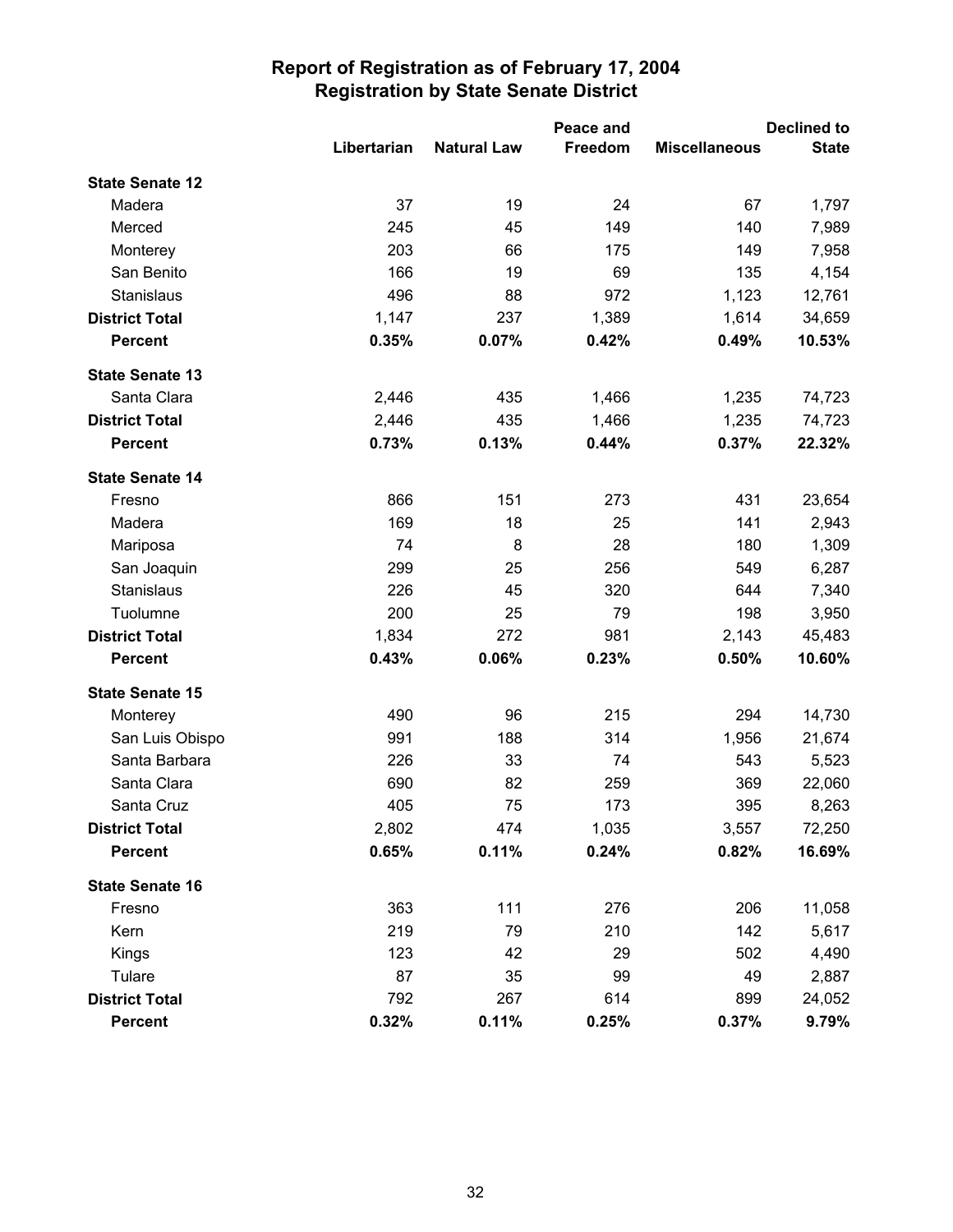|                        | <b>Total</b>      |                   | <b>American</b> |             |       |
|------------------------|-------------------|-------------------|-----------------|-------------|-------|
|                        | <b>Registered</b> | <b>Democratic</b> | Republican      | Independent | Green |
| <b>State Senate 17</b> |                   |                   |                 |             |       |
| Kern                   | 8                 | 1                 | 6               | 0           | 0     |
| Los Angeles            | 259,925           | 92,643            | 116,991         | 5,617       | 1,241 |
| San Bernardino         | 100,633           | 32,632            | 49,533          | 3,001       | 324   |
| Ventura                | 20,157            | 10,133            | 6,324           | 423         | 182   |
| <b>District Total</b>  | 380,723           | 135,409           | 172,854         | 9,041       | 1,747 |
| <b>Percent</b>         |                   | 35.57%            | 45.40%          | 2.37%       | 0.46% |
| <b>State Senate 18</b> |                   |                   |                 |             |       |
| Inyo                   | 10,082            | 3,304             | 4,805           | 279         | 110   |
| Kern                   | 206,467           | 60,631            | 113,137         | 5,435       | 636   |
| San Bernardino         | 46,902            | 16,634            | 20,086          | 1,758       | 228   |
| Tulare                 | 105,674           | 35,476            | 53,772          | 2,390       | 469   |
| <b>District Total</b>  | 369,125           | 116,045           | 191,800         | 9,862       | 1,443 |
| <b>Percent</b>         |                   | 31.44%            | 51.96%          | 2.67%       | 0.39% |
| <b>State Senate 19</b> |                   |                   |                 |             |       |
| Los Angeles            | 31,052            | 9,508             | 15,542          | 565         | 139   |
| Santa Barbara          | 148,440           | 59,636            | 52,624          | 2,842       | 3,232 |
| Ventura                | 278,030           | 94,044            | 127,783         | 5,770       | 2,770 |
| <b>District Total</b>  | 457,522           | 163,188           | 195,949         | 9,177       | 6,141 |
| <b>Percent</b>         |                   | 35.67%            | 42.83%          | 2.01%       | 1.34% |
| <b>State Senate 20</b> |                   |                   |                 |             |       |
| Los Angeles            | 246,316           | 132,615           | 60,165          | 4,638       | 1,665 |
| <b>District Total</b>  | 246,316           | 132,615           | 60,165          | 4,638       | 1,665 |
| <b>Percent</b>         |                   | 53.84%            | 24.43%          | 1.88%       | 0.68% |
| <b>State Senate 21</b> |                   |                   |                 |             |       |
| Los Angeles            | 392,388           | 181,009           | 125,024         | 5,951       | 3,618 |
| <b>District Total</b>  | 392,388           | 181,009           | 125,024         | 5,951       | 3,618 |
| <b>Percent</b>         |                   | 46.13%            | 31.86%          | 1.52%       | 0.92% |
| <b>State Senate 22</b> |                   |                   |                 |             |       |
| Los Angeles            | 196,461           | 114,729           | 35,598          | 3,037       | 1,664 |
| <b>District Total</b>  | 196,461           | 114,729           | 35,598          | 3,037       | 1,664 |
| <b>Percent</b>         |                   | 58.40%            | 18.12%          | 1.55%       | 0.85% |
| <b>State Senate 23</b> |                   |                   |                 |             |       |
| Los Angeles            | 372,719           | 188,831           | 100,930         | 5,418       | 4,057 |
| Ventura                | 68,299            | 34,255            | 20,476          | 1,424       | 493   |
| <b>District Total</b>  | 441,018           | 223,086           | 121,406         | 6,842       | 4,550 |
| <b>Percent</b>         |                   | 50.58%            | 27.53%          | 1.55%       | 1.03% |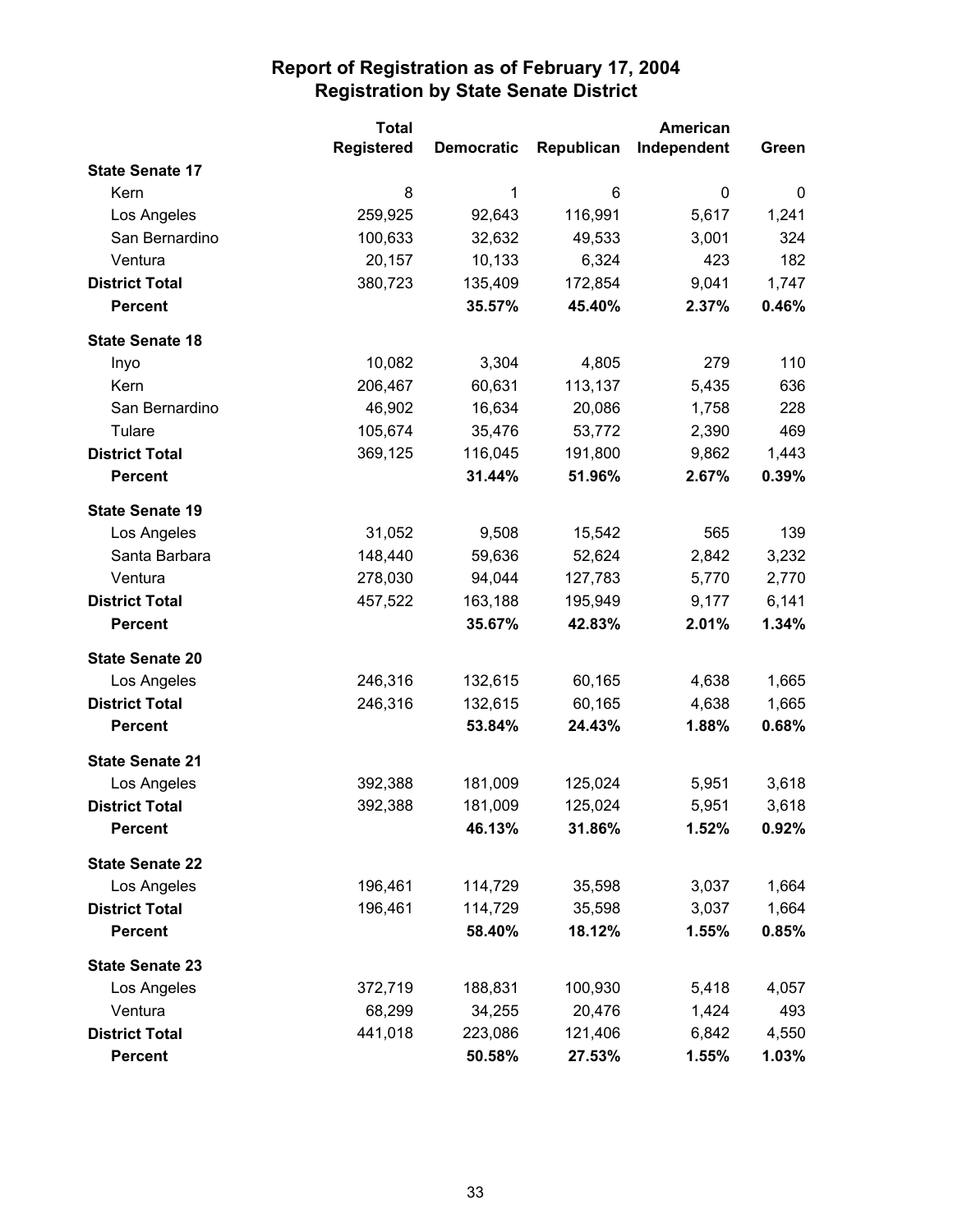|                        |             |                    | Peace and   |                      | <b>Declined to</b> |
|------------------------|-------------|--------------------|-------------|----------------------|--------------------|
|                        | Libertarian | <b>Natural Law</b> | Freedom     | <b>Miscellaneous</b> | <b>State</b>       |
| <b>State Senate 17</b> |             |                    |             |                      |                    |
| Kern                   | 1           | 0                  | $\mathbf 0$ | $\mathbf 0$          | $\boldsymbol{0}$   |
| Los Angeles            | 1,448       | 359                | 703         | 1,844                | 39,079             |
| San Bernardino         | 595         | 87                 | 267         | 887                  | 13,307             |
| Ventura                | 118         | 58                 | 67          | 149                  | 2,703              |
| <b>District Total</b>  | 2,162       | 504                | 1,037       | 2,880                | 55,089             |
| <b>Percent</b>         | 0.57%       | 0.13%              | 0.27%       | 0.76%                | 14.47%             |
| <b>State Senate 18</b> |             |                    |             |                      |                    |
| Inyo                   | 68          | 5                  | 31          | 49                   | 1,431              |
| Kern                   | 1,113       | 127                | 318         | 489                  | 24,581             |
| San Bernardino         | 348         | 46                 | 124         | 452                  | 7,226              |
| Tulare                 | 421         | 109                | 230         | 261                  | 12,546             |
| <b>District Total</b>  | 1,950       | 287                | 703         | 1,251                | 45,784             |
| <b>Percent</b>         | 0.53%       | 0.08%              | 0.19%       | 0.34%                | 12.40%             |
| <b>State Senate 19</b> |             |                    |             |                      |                    |
| Los Angeles            | 146         | 25                 | 52          | 206                  | 4,869              |
| Santa Barbara          | 987         | 167                | 274         | 1,923                | 26,755             |
| Ventura                | 1,768       | 385                | 574         | 2,610                | 42,326             |
| <b>District Total</b>  | 2,901       | 577                | 900         | 4,739                | 73,950             |
| <b>Percent</b>         | 0.63%       | 0.13%              | 0.20%       | 1.04%                | 16.16%             |
| <b>State Senate 20</b> |             |                    |             |                      |                    |
| Los Angeles            | 1,360       | 560                | 1,805       | 1,850                | 41,658             |
| <b>District Total</b>  | 1,360       | 560                | 1,805       | 1,850                | 41,658             |
| <b>Percent</b>         | 0.55%       | 0.23%              | 0.73%       | 0.75%                | 16.91%             |
| <b>State Senate 21</b> |             |                    |             |                      |                    |
| Los Angeles            | 2,204       | 708                | 2,084       | 3,035                | 68,755             |
| <b>District Total</b>  | 2,204       | 708                | 2,084       | 3,035                | 68,755             |
| <b>Percent</b>         | 0.56%       | 0.18%              | 0.53%       | 0.77%                | 17.52%             |
| <b>State Senate 22</b> |             |                    |             |                      |                    |
| Los Angeles            | 823         | 591                | 3,172       | 1,061                | 35,786             |
| <b>District Total</b>  | 823         | 591                | 3,172       | 1,061                | 35,786             |
| <b>Percent</b>         | 0.42%       | 0.30%              | 1.61%       | 0.54%                | 18.22%             |
| <b>State Senate 23</b> |             |                    |             |                      |                    |
| Los Angeles            | 2,229       | 558                | 1,257       | 3,306                | 66,133             |
| Ventura                | 288         | 143                | 264         | 525                  | 10,431             |
| <b>District Total</b>  | 2,517       | 701                | 1,521       | 3,831                | 76,564             |
| <b>Percent</b>         | 0.57%       | 0.16%              | 0.34%       | 0.87%                | 17.36%             |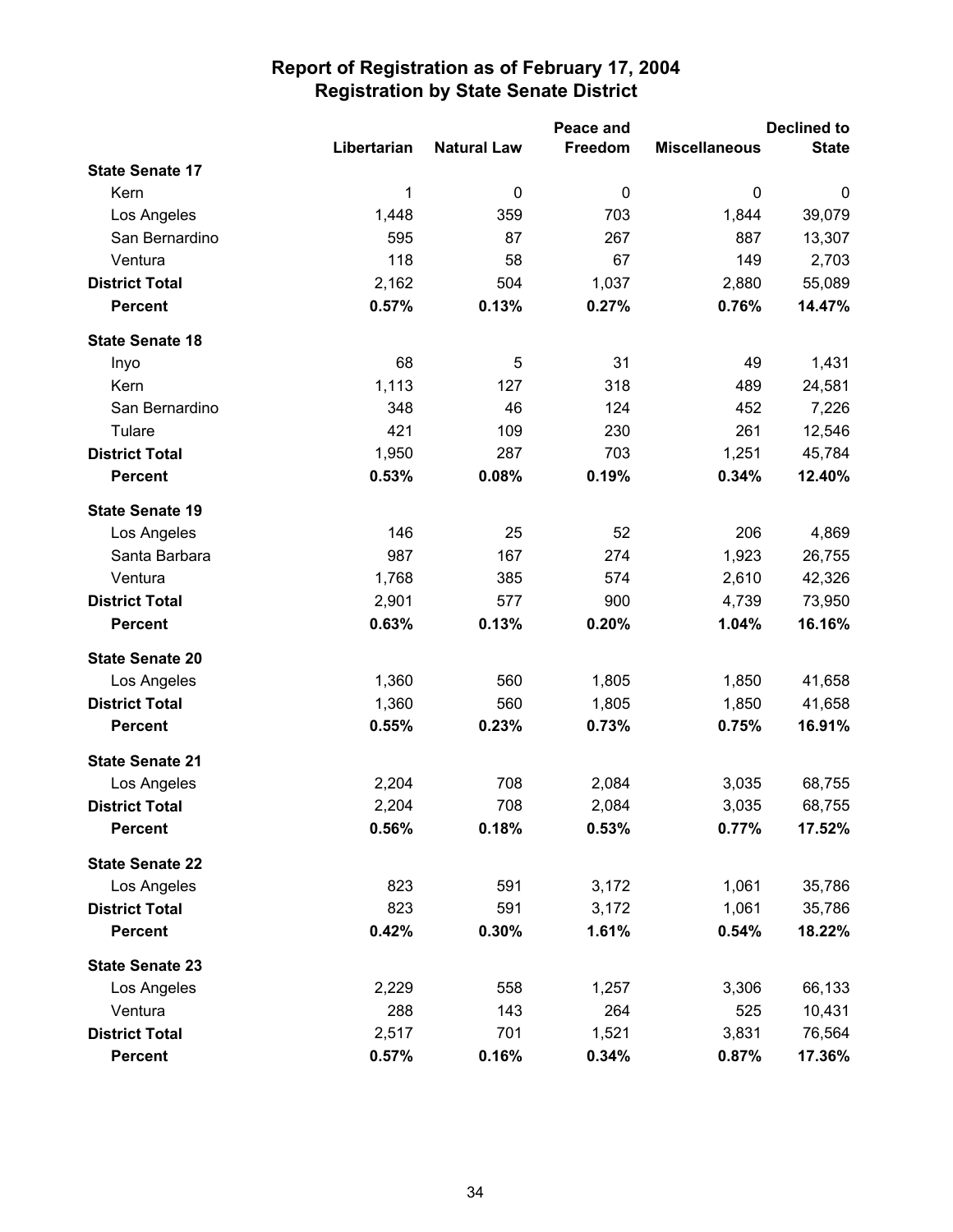|                        | <b>Total</b>      |                   | <b>American</b> |             |       |
|------------------------|-------------------|-------------------|-----------------|-------------|-------|
|                        | <b>Registered</b> | <b>Democratic</b> | Republican      | Independent | Green |
| <b>State Senate 24</b> |                   |                   |                 |             |       |
| Los Angeles            | 276,900           | 148,385           | 68,933          | 4,755       | 1,083 |
| <b>District Total</b>  | 276,900           | 148,385           | 68,933          | 4,755       | 1,083 |
| <b>Percent</b>         |                   | 53.59%            | 24.89%          | 1.72%       | 0.39% |
| <b>State Senate 25</b> |                   |                   |                 |             |       |
| Los Angeles            | 314,687           | 193,306           | 63,646          | 4,834       | 1,723 |
| <b>District Total</b>  | 314,687           | 193,306           | 63,646          | 4,834       | 1,723 |
| <b>Percent</b>         |                   | 61.43%            | 20.23%          | 1.54%       | 0.55% |
| <b>State Senate 26</b> |                   |                   |                 |             |       |
| Los Angeles            | 320,282           | 210,664           | 40,650          | 4,610       | 3,359 |
| <b>District Total</b>  | 320,282           | 210,664           | 40,650          | 4,610       | 3,359 |
| <b>Percent</b>         |                   | 65.77%            | 12.69%          | 1.44%       | 1.05% |
| <b>State Senate 27</b> |                   |                   |                 |             |       |
| Los Angeles            | 326,020           | 164,335           | 96,290          | 5,582       | 2,307 |
| <b>District Total</b>  | 326,020           | 164,335           | 96,290          | 5,582       | 2,307 |
| <b>Percent</b>         |                   | 50.41%            | 29.53%          | 1.71%       | 0.71% |
| <b>State Senate 28</b> |                   |                   |                 |             |       |
| Los Angeles            | 389,293           | 183,904           | 117,212         | 6,229       | 3,579 |
| <b>District Total</b>  | 389,293           | 183,904           | 117,212         | 6,229       | 3,579 |
| <b>Percent</b>         |                   | 47.24%            | 30.11%          | 1.60%       | 0.92% |
| <b>State Senate 29</b> |                   |                   |                 |             |       |
| Los Angeles            | 237,041           | 80,770            | 103,224         | 3,813       | 1,494 |
| Orange                 | 118,304           | 33,598            | 63,806          | 2,206       | 508   |
| San Bernardino         | 54,955            | 19,964            | 24,757          | 998         | 184   |
| <b>District Total</b>  | 410,300           | 134,332           | 191,787         | 7,017       | 2,186 |
| <b>Percent</b>         |                   | 32.74%            | 46.74%          | 1.71%       | 0.53% |
| <b>State Senate 30</b> |                   |                   |                 |             |       |
| Los Angeles            | 278,584           | 157,044           | 69,383          | 4,532       | 1,073 |
| <b>District Total</b>  | 278,584           | 157,044           | 69,383          | 4,532       | 1,073 |
| <b>Percent</b>         |                   | 56.37%            | 24.91%          | 1.63%       | 0.39% |
| <b>State Senate 31</b> |                   |                   |                 |             |       |
| Riverside              | 133,576           | 51,025            | 58,637          | 2,707       | 734   |
| San Bernardino         | 240,710           | 78,920            | 120,555         | 5,195       | 1,280 |
| <b>District Total</b>  | 374,286           | 129,945           | 179,192         | 7,902       | 2,014 |
| <b>Percent</b>         |                   | 34.72%            | 47.88%          | 2.11%       | 0.54% |
| <b>State Senate 32</b> |                   |                   |                 |             |       |
| Los Angeles            | 41,282            | 22,304            | 10,285          | 749         | 240   |
| San Bernardino         | 206,301           | 104,164           | 67,726          | 4,299       | 705   |
| <b>District Total</b>  | 247,583           | 126,468           | 78,011          | 5,048       | 945   |
| <b>Percent</b>         |                   | 51.08%            | 31.51%          | 2.04%       | 0.38% |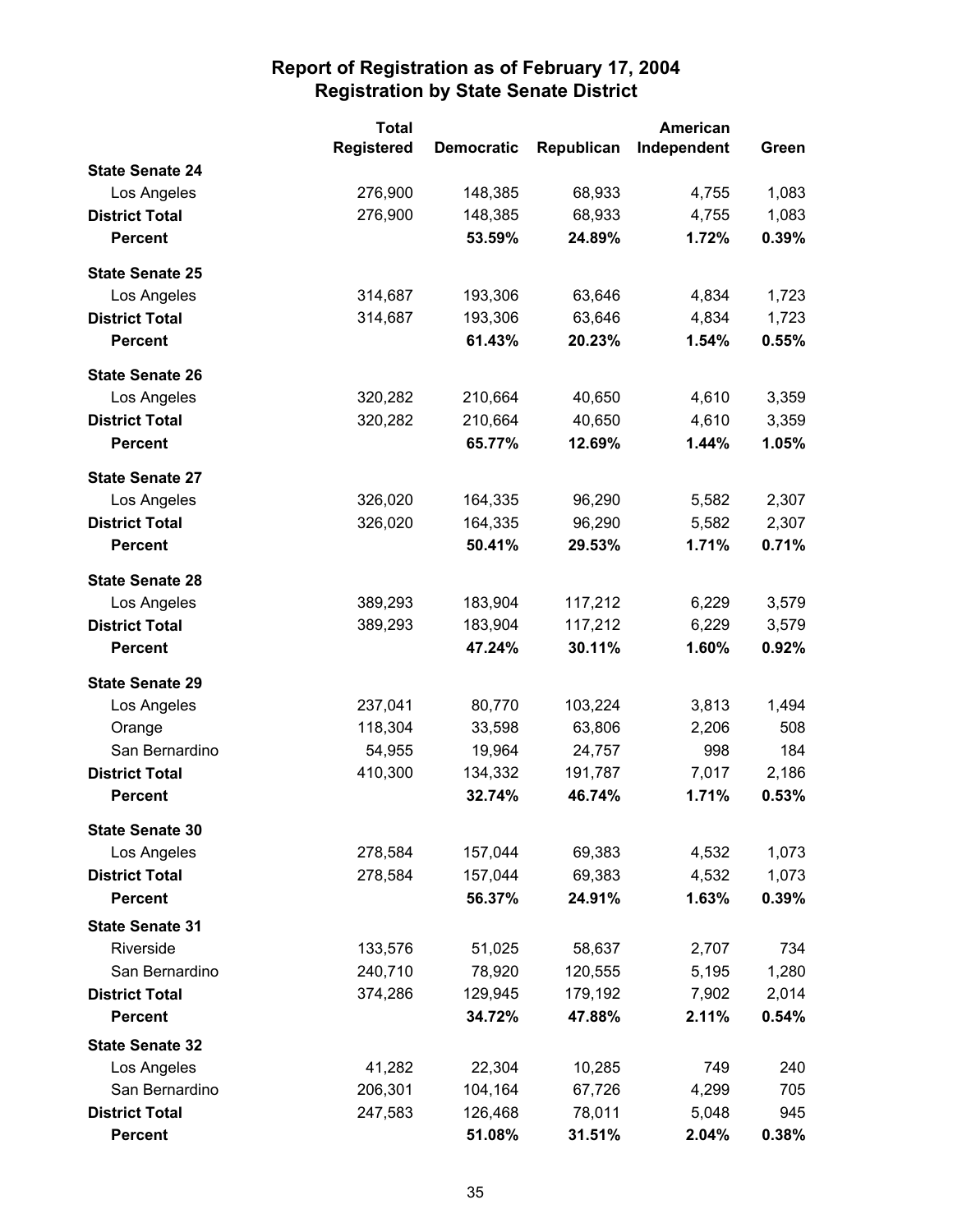|                        |             |                    | Peace and |                      | <b>Declined to</b> |
|------------------------|-------------|--------------------|-----------|----------------------|--------------------|
|                        | Libertarian | <b>Natural Law</b> | Freedom   | <b>Miscellaneous</b> | <b>State</b>       |
| <b>State Senate 24</b> |             |                    |           |                      |                    |
| Los Angeles            | 1,054       | 586                | 3,308     | 1,423                | 47,373             |
| <b>District Total</b>  | 1,054       | 586                | 3,308     | 1,423                | 47,373             |
| <b>Percent</b>         | 0.38%       | 0.21%              | 1.19%     | 0.51%                | 17.11%             |
| <b>State Senate 25</b> |             |                    |           |                      |                    |
| Los Angeles            | 1,112       | 2,768              | 3,725     | 1,693                | 41,880             |
| <b>District Total</b>  | 1,112       | 2,768              | 3,725     | 1,693                | 41,880             |
| <b>Percent</b>         | 0.35%       | 0.88%              | 1.18%     | 0.54%                | 13.31%             |
| <b>State Senate 26</b> |             |                    |           |                      |                    |
| Los Angeles            | 1,535       | 1,554              | 2,763     | 2,336                | 52,811             |
| <b>District Total</b>  | 1,535       | 1,554              | 2,763     | 2,336                | 52,811             |
| <b>Percent</b>         | 0.48%       | 0.49%              | 0.86%     | 0.73%                | 16.49%             |
| <b>State Senate 27</b> |             |                    |           |                      |                    |
| Los Angeles            | 1,677       | 1,010              | 3,546     | 1,813                | 49,460             |
| <b>District Total</b>  | 1,677       | 1,010              | 3,546     | 1,813                | 49,460             |
| <b>Percent</b>         | 0.51%       | 0.31%              | 1.09%     | 0.56%                | 15.17%             |
| <b>State Senate 28</b> |             |                    |           |                      |                    |
| Los Angeles            | 2,460       | 979                | 2,387     | 3,053                | 69,490             |
| <b>District Total</b>  | 2,460       | 979                | 2,387     | 3,053                | 69,490             |
| <b>Percent</b>         | 0.63%       | 0.25%              | 0.61%     | 0.78%                | 17.85%             |
| <b>State Senate 29</b> |             |                    |           |                      |                    |
| Los Angeles            | 1,152       | 364                | 1,050     | 1,488                | 43,686             |
| Orange                 | 636         | 190                | 315       | 588                  | 16,457             |
| San Bernardino         | 258         | 151                | 189       | 350                  | 8,104              |
| <b>District Total</b>  | 2,046       | 705                | 1,554     | 2,426                | 68,247             |
| <b>Percent</b>         | 0.50%       | 0.17%              | 0.38%     | 0.59%                | 16.63%             |
| <b>State Senate 30</b> |             |                    |           |                      |                    |
| Los Angeles            | 973         | 754                | 4,078     | 1,325                | 39,422             |
| <b>District Total</b>  | 973         | 754                | 4,078     | 1,325                | 39,422             |
| <b>Percent</b>         | 0.35%       | 0.27%              | 1.46%     | 0.48%                | 14.15%             |
| <b>State Senate 31</b> |             |                    |           |                      |                    |
| Riverside              | 790         | 330                | 1,009     | 839                  | 17,505             |
| San Bernardino         | 1,193       | 229                | 728       | 1,833                | 30,777             |
| <b>District Total</b>  | 1,983       | 559                | 1,737     | 2,672                | 48,282             |
| <b>Percent</b>         | 0.53%       | 0.15%              | 0.46%     | 0.71%                | 12.90%             |
| <b>State Senate 32</b> |             |                    |           |                      |                    |
| Los Angeles            | 163         | 90                 | 763       | 200                  | 6,488              |
| San Bernardino         | 813         | 324                | 1,292     | 1,443                | 25,535             |
| <b>District Total</b>  | 976         | 414                | 2,055     | 1,643                | 32,023             |
| <b>Percent</b>         | 0.39%       | 0.17%              | 0.83%     | 0.66%                | 12.93%             |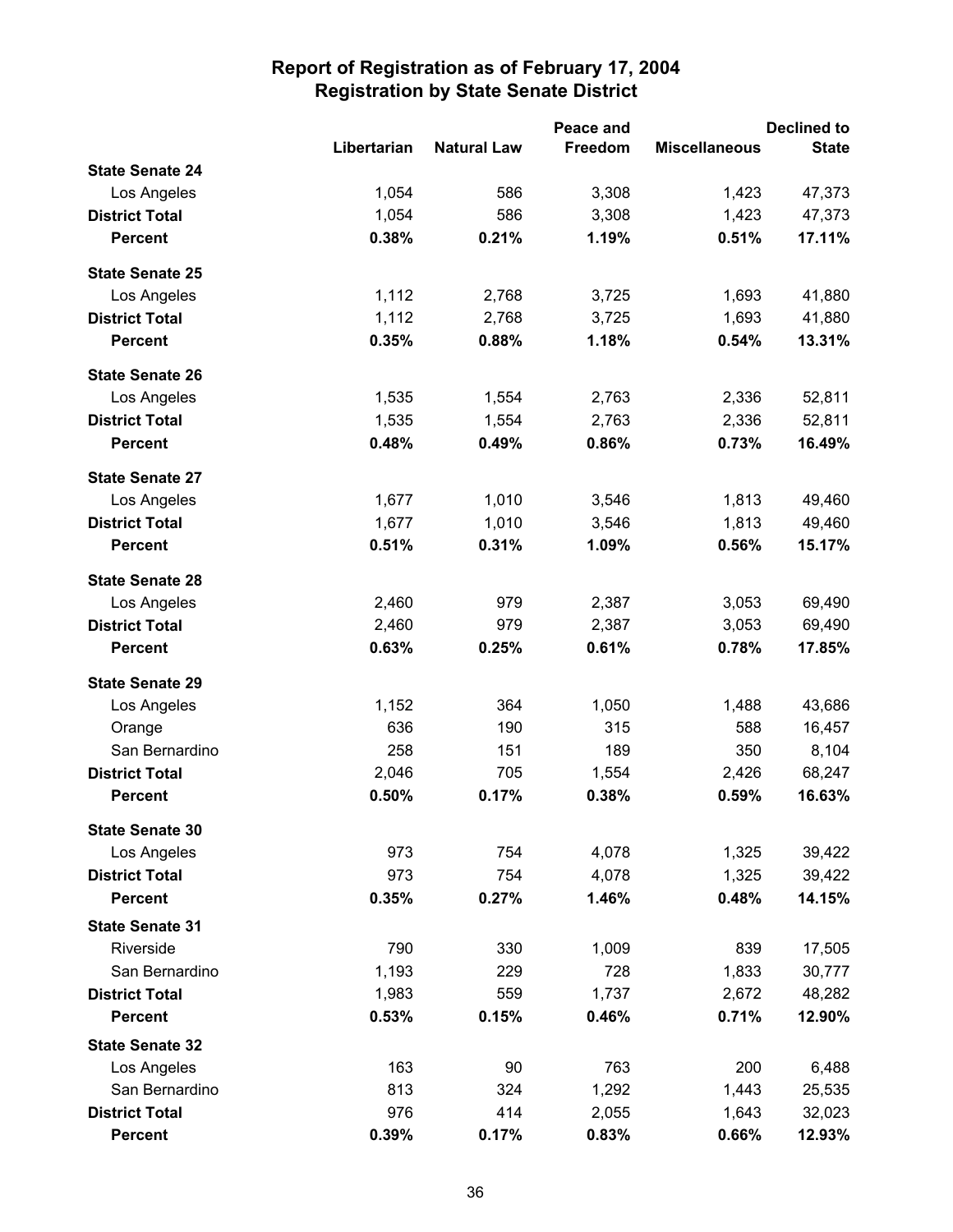|                        | <b>Total</b>      |                   | <b>American</b> |             |         |
|------------------------|-------------------|-------------------|-----------------|-------------|---------|
|                        | <b>Registered</b> | <b>Democratic</b> | Republican      | Independent | Green   |
| <b>State Senate 33</b> |                   |                   |                 |             |         |
| Orange                 | 472,349           | 128,266           | 249,881         | 8,939       | 2,344   |
| <b>District Total</b>  | 472,349           | 128,266           | 249,881         | 8,939       | 2,344   |
| <b>Percent</b>         |                   | 27.15%            | 52.90%          | 1.89%       | 0.50%   |
| <b>State Senate 34</b> |                   |                   |                 |             |         |
| Orange                 | 253,756           | 110,835           | 90,561          | 5,100       | 1,121   |
| <b>District Total</b>  | 253,756           | 110,835           | 90,561          | 5,100       | 1,121   |
| <b>Percent</b>         |                   | 43.68%            | 35.69%          | 2.01%       | 0.44%   |
| <b>State Senate 35</b> |                   |                   |                 |             |         |
| Orange                 | 490,291           | 141,760           | 242,650         | 9,433       | 3,741   |
| <b>District Total</b>  | 490,291           | 141,760           | 242,650         | 9,433       | 3,741   |
| <b>Percent</b>         |                   | 28.91%            | 49.49%          | 1.92%       | 0.76%   |
| <b>State Senate 36</b> |                   |                   |                 |             |         |
| Riverside              | 95,544            | 22,869            | 54,775          | 2,123       | 326     |
| San Diego              | 357,304           | 103,862           | 174,701         | 8,227       | 1,930   |
| <b>District Total</b>  | 452,848           | 126,731           | 229,476         | 10,350      | 2,256   |
| <b>Percent</b>         |                   | 27.99%            | 50.67%          | 2.29%       | 0.50%   |
| <b>State Senate 37</b> |                   |                   |                 |             |         |
| Riverside              | 383,015           | 131,512           | 186,821         | 8,177       | 1,407   |
| <b>District Total</b>  | 383,015           | 131,512           | 186,821         | 8,177       | 1,407   |
| <b>Percent</b>         |                   | 34.34%            | 48.78%          | 2.13%       | 0.37%   |
| <b>State Senate 38</b> |                   |                   |                 |             |         |
| Orange                 | 49,386            | 11,764            | 27,523          | 1,063       | 351     |
| San Diego              | 359,795           | 103,201           | 171,813         | 8,260       | 2,580   |
| <b>District Total</b>  | 409,181           | 114,965           | 199,336         | 9,323       | 2,931   |
| <b>Percent</b>         |                   | 28.10%            | 48.72%          | 2.28%       | 0.72%   |
| <b>State Senate 39</b> |                   |                   |                 |             |         |
| San Diego              | 433,164           | 171,857           | 146,730         | 9,701       | 5,244   |
| <b>District Total</b>  | 433,164           | 171,857           | 146,730         | 9,701       | 5,244   |
| <b>Percent</b>         |                   | 39.67%            | 33.87%          | 2.24%       | 1.21%   |
| <b>State Senate 40</b> |                   |                   |                 |             |         |
| Imperial               | 50,766            | 26,931            | 14,480          | 961         | 141     |
| Riverside              | 51,679            | 22,792            | 22,014          | 822         | 110     |
| San Diego              | 186,090           | 81,842            | 60,869          | 3,888       | 1,124   |
| <b>District Total</b>  | 288,535           | 131,565           | 97,363          | 5,671       | 1,375   |
| <b>Percent</b>         |                   | 45.60%            | 33.74%          | 1.97%       | 0.48%   |
| <b>State Total</b>     | 15,091,160        | 6,518,631         | 5,364,832       | 291,055     | 157,749 |
| <b>Percent</b>         |                   | 43.20%            | 35.55%          | 1.93%       | 1.05%   |